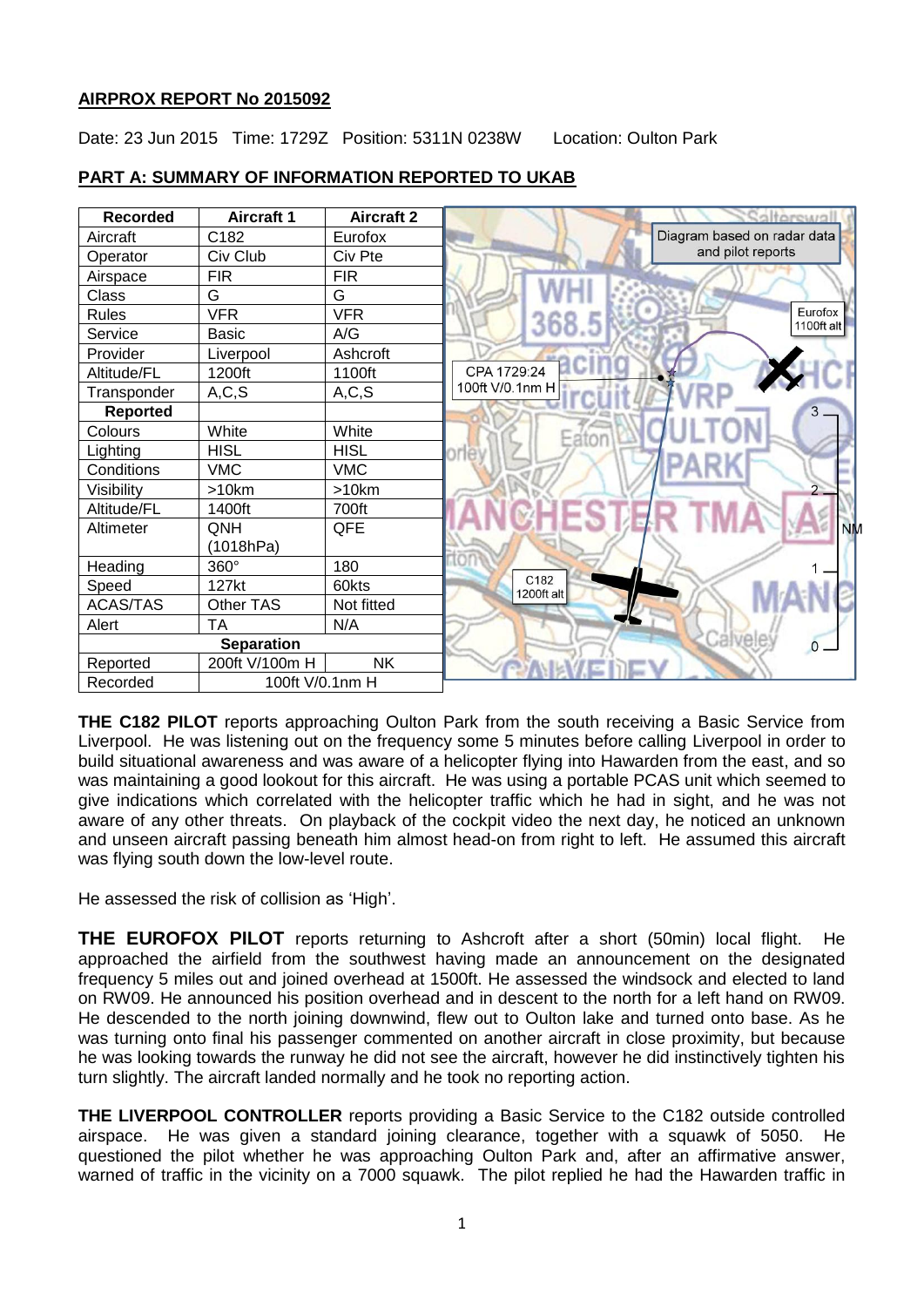sight, although this was not the traffic in question. The next day the pilot called to state he would be filing an Airprox on an unknown aircraft.

#### **Factual Background**

The Liverpool weather at the time of the incident was:

METAR EGGP 231720Z 30007KT 270V340 CAVOK 17/10 Q1018

The C182 pilot provided a screen grab of his cockpit video, showing the other aircraft at bottom right, apparently in a left turn:



#### **Analysis and Investigation**

### **CAA ATSI**

ATSI had access to one pilot report, the Swanwick Radar recording and recordings of the relevant radio frequencies. The pilot of the C182 reports listening in to the Liverpool frequency for 5 minutes prior to establishing contact. At 1724:50 a clearance to join controlled airspace via Oulton Park was issued by Liverpool. A Basic Service was agreed outside Controlled Airspace and the C182 was given a SSR code of 5050. The issuance of such a code does not constitute the provision of a surveillance related service<sup>1</sup>. The C182 reported at Oulton Park at 1728:48 but it was approximately 20 seconds before this was acknowledged by the controller. When the call was acknowledged generic traffic information was passed to advise the C182 of traffic in the vicinity that was not working Liverpool. CPA occurred at 1729:27, vertical 100ft and approximately 0.1NM horizontally (Figure 1). Oulton Park VRP is approximately 1 NM southeast of the Liverpool CTR (Figure 2). The unknown aircraft had been routing eastbound until approximately 2 minutes prior to the reported Airprox, when it had turned left onto a westerly track. Under a Basic Service a controller is not required to monitor a flight. Whether traffic information has been provided or not, the pilot remains responsible for collision avoidance without assistance from the controller.<sup>2</sup>

 $\overline{a}$ 

<sup>1</sup> CAP493 Section 1 Chapter 12 para 2D.

<sup>2</sup> CAP493 Section 1 Chapter 12 para 2E.5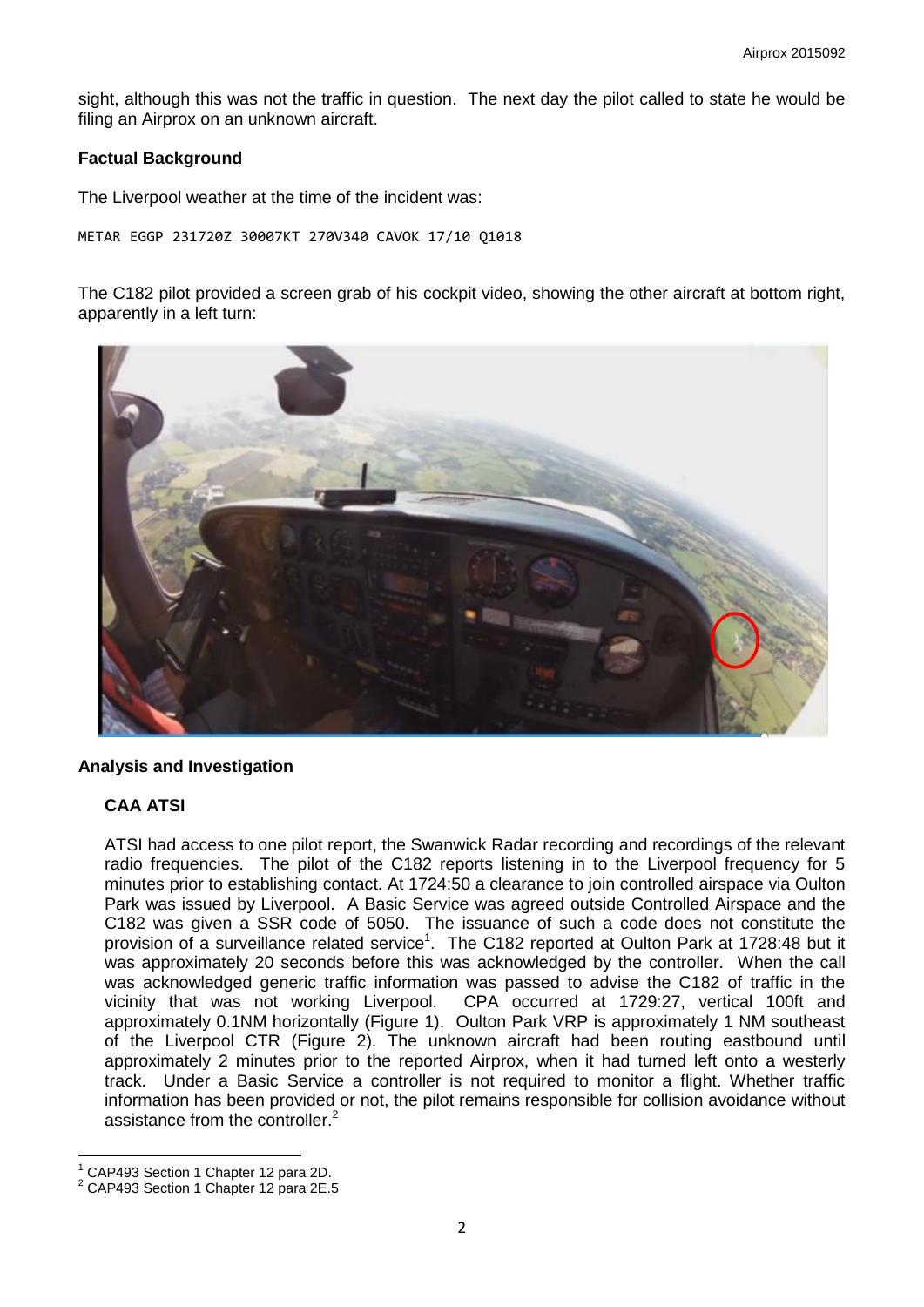

Figure 1 – CPA – Swanwick MRT at 1729:27



### **UKAB Secretariat**

The C182 and Eurofox pilots shared an equal responsibility for collision avoidance and not to operate in such proximity to other aircraft as to create a collision hazard<sup>3</sup>. If the incident geometry is considered as converging then the C182 pilot was required to give way to the Eurofox<sup>4</sup>.

#### **Summary**

An Airprox was reported when a C182 and a Eurofox flew into proximity at 1725 on Tuesday 23<sup>rd</sup> June 2015. The pilot of the C182 was operating under VFR in VMC, in receipt of a Basic Service from Liverpool; the Eurofox pilot was conducting circuits at Ashcroft airfield.

3 SERA.3205 Proximity.

<sup>4</sup> SERA.3210 Right-of-way (c) (2) Converging.